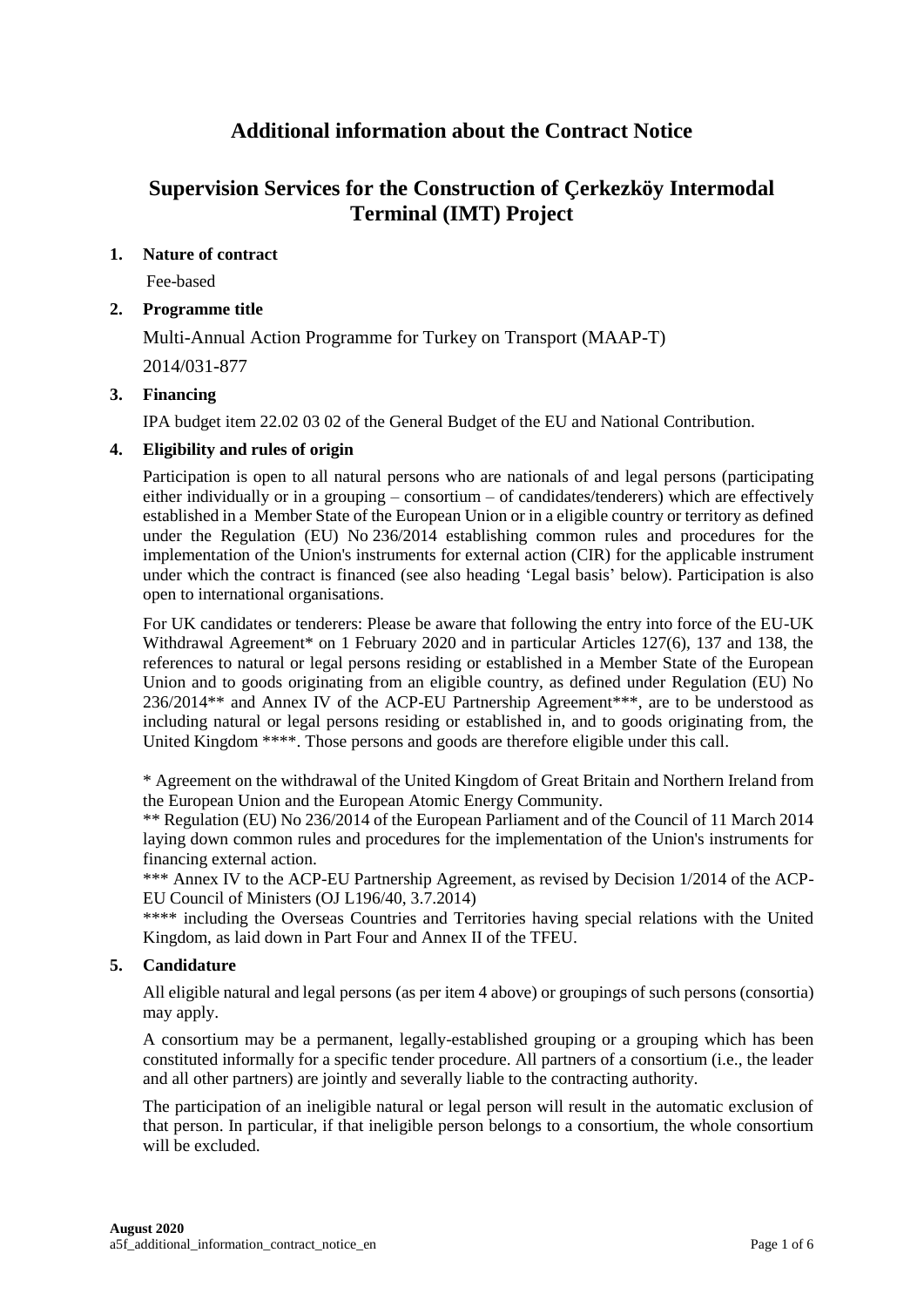## **6. Number of applications or tenders**

No more than one application or tender can be submitted by a natural or legal person whatever the form of participation (as an individual legal entity or as leader or partner of a consortium submitting an application/tender). In the event that a natural or legal person submits more than one application or tender, all applications or tenders in which that person has participated will be excluded.

In case of lots, the candidates or tenderers may submit only one application or tender per lot. Contracts will be awarded lot by lot and each lot will form a separate contract.

## **7. Tender guarantee**

No tender guarantee is required.

#### **8. Performance guarantee**

No performance guarantee required.

#### **9. Information meeting and/or site visit**

No information meeting is planned

#### **10. Tender validity**

Tenders must remain valid for a period of 3 months after the deadline for submission of tenders. In exceptional circumstances, the contracting authority may, before the validity period expires, request that tenderers extend the validity of tenders for a specific period.

## **11. Shortlist alliances prohibited**

Any tenders received from tenderers having a different composition that the ones mentioned in the short-listed application forms will be excluded from this restricted tender procedure, unless prior approval from the contracting authority has been obtained – see practical guide 2.6.3. Short-listed candidates may not form alliances or subcontract to each other for the contract in question.

#### **12. Grounds for exclusion**

Candidates or tenderers must submit a signed declaration, included in the application form or tender form, to the effect that they are not in any of the situations listed in Section 2.6.10.1 of the **practical guide (PRAG).** Where the candidate or tenderer intends to rely on capacity providing entities or subcontractor(s), he/she must provide the same declaration signed by this/these entity(ies).

Candidates or tenderers included in the lists of EU restrictive measures (see Section 2.4. of the PRAG) at the moment of the award decision cannot be awarded the contract.

#### **13. Sub-contracting**

Sub-contracting is allowed.

## **14. Number of candidates to be short-listed**

On the basis of the applications received, between 4 and 8 candidates will be invited to submit detailed tenders for this contract. If the number of eligible candidates meeting the selection criteria is less than the minimum of 4, the contracting authority may invite the candidates who satisfy the criteria to submit a tender. If the number of eligible candidates meeting the selection criteria is more than the maximum allowed, the contracting authority will rank them using the re-examination criteria stated below.

## **15. Provisional date of invitation to tender**

November, 2021

# **16. Provisional commencement date of the contract**

April, 2022

## **17. Period of implementation of tasks**

38 months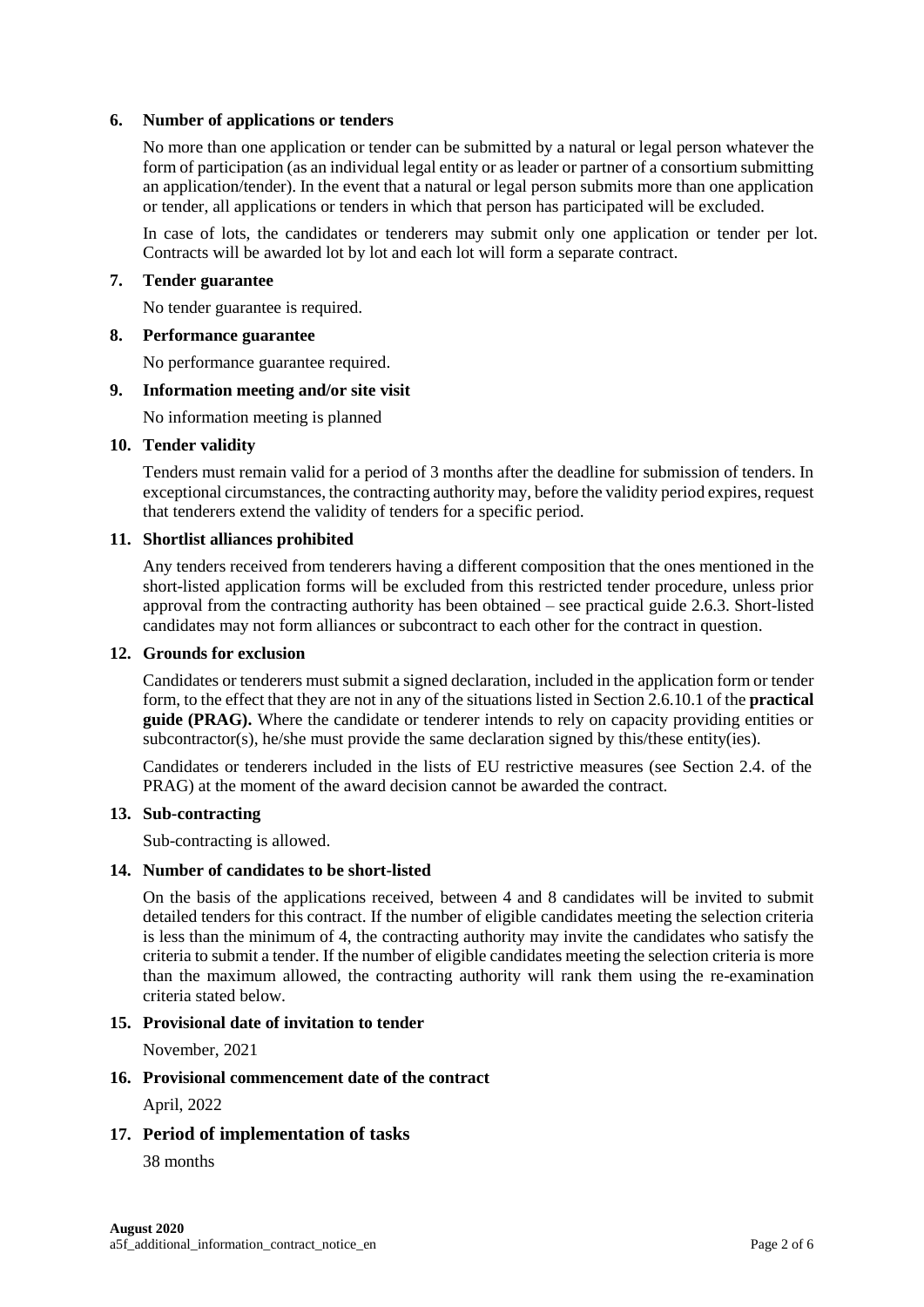## **SELECTION AND AWARD CRITERIA**

#### **18. Selection criteria**

The following selection criteria will be applied to candidates. In the case of applications submitted by a consortium, these selection criteria will be applied to the consortium as a whole if not specified otherwise. The selection criteria will not be applied to natural persons and single-member companies when they are sub-contractors.

The selection criteria for tenderers are as follows:

**1) Economic and financial capacity (**based on item 3 of the service application form, on item 3 of supply tender form). In case of candidate being a public body, equivalent information should be provided. The reference period which will be taken into account will be the last three years for which accounts have been closed.

Criteria for legal and natural persons:

- The average annual turnover of the candidate for each of the last 3 closed financial years must be at least EUR 1.000.000,00;
- **2) Professional capacity** (based on items 4 and 5 of the application form for service contracts and on items 4 and 5 of the tender form for supply contracts). The reference period which will be taken into account will be the last three years preceding the submission deadline.

Criterion for legal and natural persons:

- 1. The candidate shall have at least 10 (ten) staff currently work for the tenderer in fields related to this contract;
- **3) Technical capacity** (based on items 5 and 6 of the application form for service contracts and on items 5 and 6 of the tender form for supply contracts). The reference period which will be taken into account will be the last three years from submission deadline.
	- 1. The candidate has provided services under at least 1 service contract with a budget of minimum **EUR 1.000.000** (proportion carried out by the candidate) related to supervision of construction under FIDIC conditions of contract implemented at any moment during the reference period: Three years prior to the submission deadline of this application.

This means that the contract the candidate refers to could have been started at any time during the indicated period but it does not necessarily have to be completed during that period, nor implemented during the entire period. Candidates are allowed to refer either to projects completed within the reference period (although started earlier) or to projects not yet completed. Only the portion satisfactorily completed during the reference period will be taken into consideration. This portion will have to be supported by documentary evidence (statement or certificate from the entity which awarded the contract, proof of payment) also detailing its value. If a candidate has implemented the project in a consortium, the percentage that the candidate has successfully completed must be clear from the documentary evidence, together with a description of the nature of the services provided if the selection criteria relating to the pertinence of the experience have been used.

2. The candidate has provided services under at least 1 service contract with a budget of minimum **EUR 300.000** (proportion carried out by the candidate) related to design of logistic centres/intermodal terminals implemented at any moment during the reference period: Three years prior to the submission deadline of this application.

This means that the contract the candidate refers to could have been started at any time during the indicated period but it does not necessarily have to be completed during that period, nor implemented during the entire period. Candidates are allowed to refer either to projects completed within the reference period (although started earlier) or to projects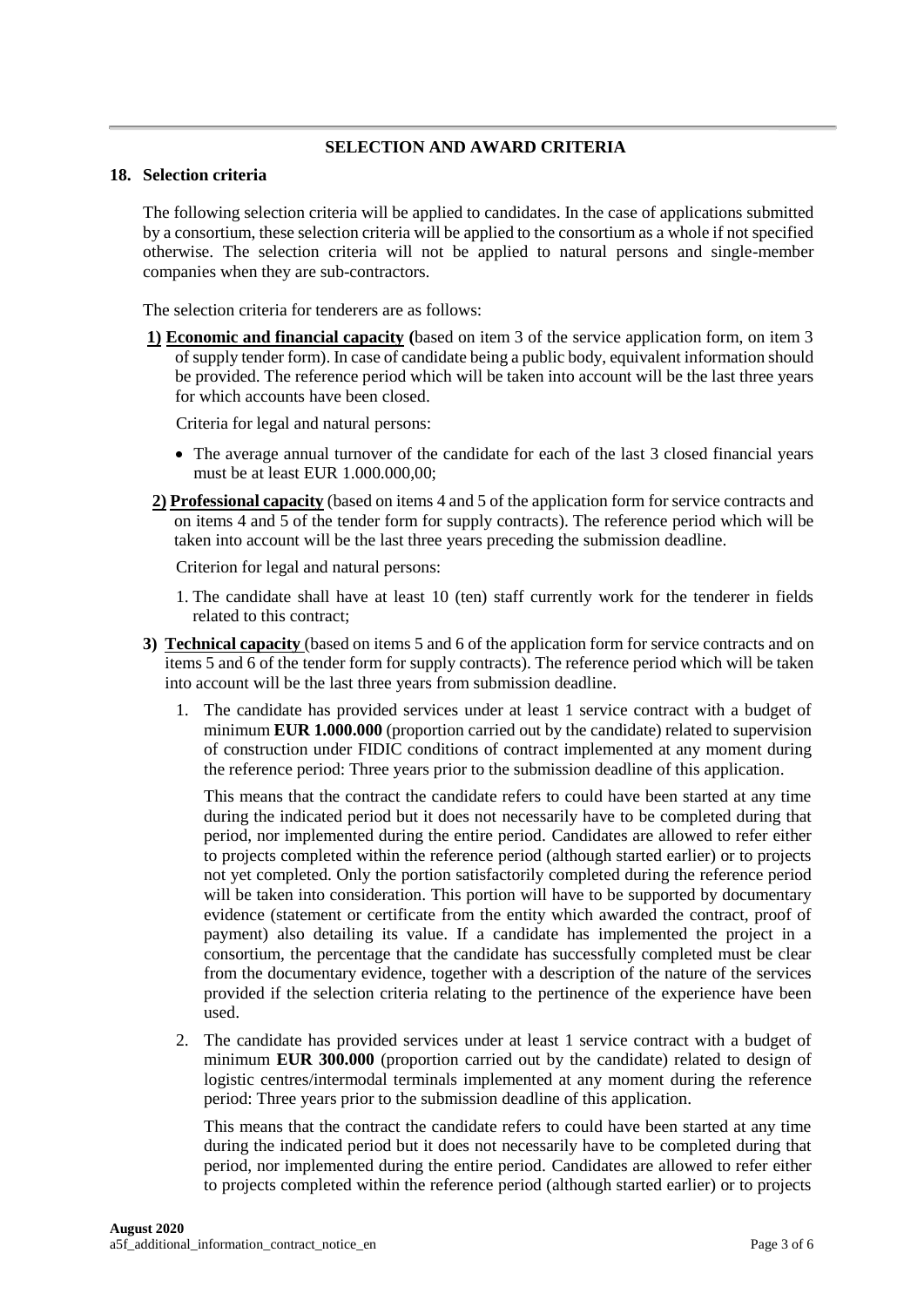not yet completed. Only the portion satisfactorily completed during the reference period will be taken into consideration. This portion will have to be supported by documentary evidence (statement or certificate from the entity which awarded the contract, proof of payment) also detailing its value. If a candidate has implemented the project in a consortium, the percentage that the candidate has successfully completed must be clear from the documentary evidence, together with a description of the nature of the services provided if the selection criteria relating to the pertinence of the experience have been used.

Previous experience which caused breach of contract and termination by a contracting authority shall not be used as reference.

Capacity-providing entities

An economic operator may, where appropriate and for a particular contract, rely on the capacities of other entities, regardless of the legal nature of the links which it has with them. If the economic operator relies on other entities it must in that case prove to the contracting authority that it will have at its disposal the resources necessary for performance of the contract by producing a commitment by those entities to place those resources at its disposal. Such entities, for instance the parent company of the economic operator, must respect the same rules of eligibility and notably that of nationality as the economic operator relying on them and must comply with the selection criteria for which the economic operator relies on them. Furthermore, the data for this third entity for the relevant selection criterion should be included in a separate document. Proof of the capacity will also have to be provided when requested by the contracting authority.

With regard to technical and professional criteria, an economic operator may only rely on the capacities of other entities where the latter will perform the tasks for which these capacities are required.

With regard to economic and financial criteria, the entities upon whose capacity the economic operator relies, become jointly and severally liable for the performance of the contract.

If more than 8 eligible candidates meet the above selection criteria, the relative strengths and weaknesses of the applications of these candidates must be re-examined in order to rank their applications and identify the 8 best applications for the tender procedure. The only additional comparative criteria that which will be taken into consideration during this re-examination, in the order in which they appear below, are:

- 1. the highest number service contracts that meet criterion 18.3.1.
- 2. the highest cumulated value of all the service contracts that meet criterion 18.3.1.

**N.B.**: additional comparative criterion No 1 shall be applied to all the eligible candidates that meet the selection criteria. If, after applying additional comparative criterion No 1, it is not possible to identify the 8 best candidates because two or more candidates are tied for the 8th position, additional comparative criterion No 2 shall be applied only to these tied candidates.

## **19. Award criteria**

Best price-quality ratio.

## **APPLICATION AND TENDERING**

#### **20. How to obtain the tender dossier**

Not applicable

## **21. Tender opening session**

Not applicable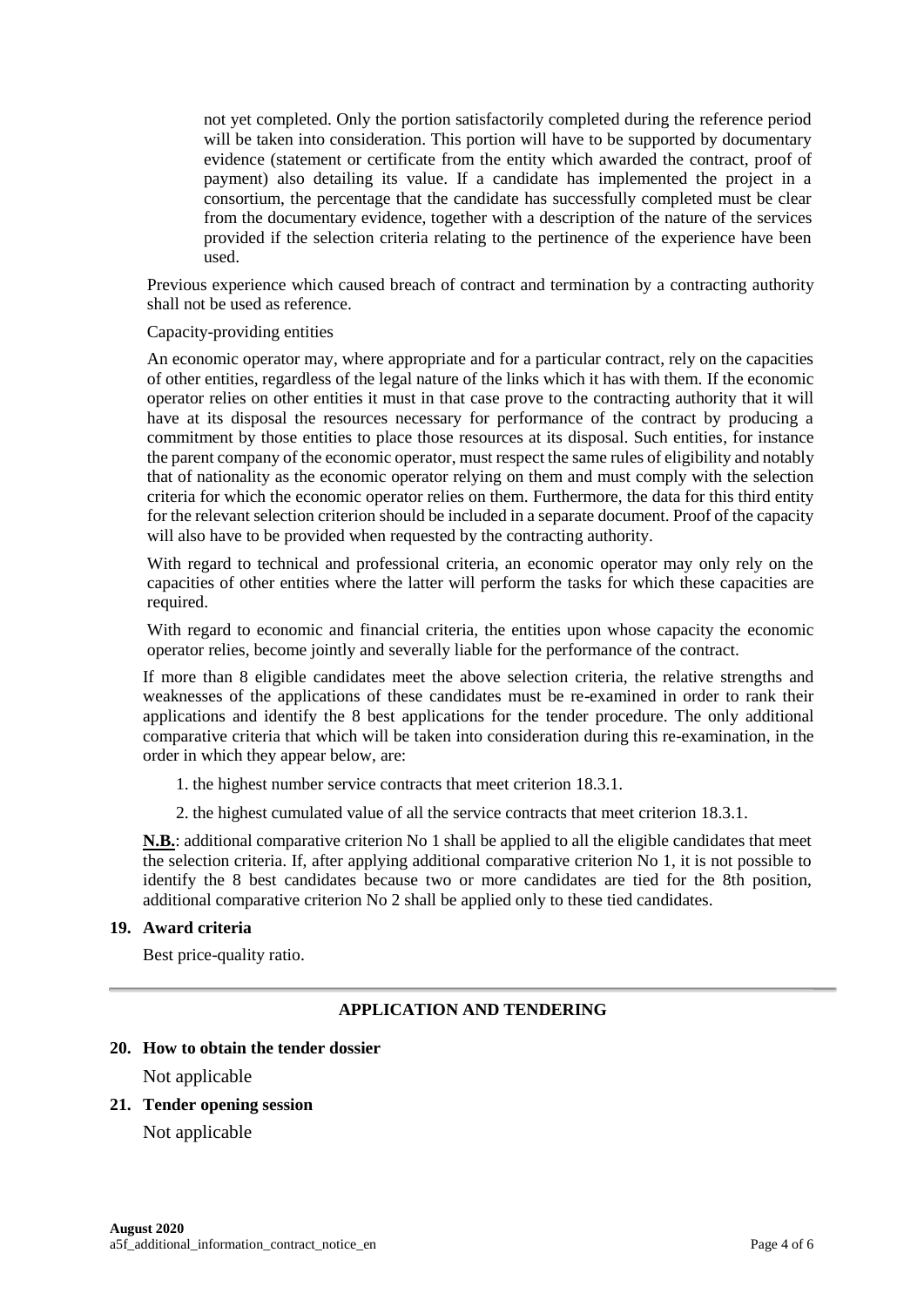## **22. Applications format and details to be provided**

Applications must be submitted using the standard application form, the format and instructions of which must be strictly observed. The application form is available from the following Internet address:

<https://ec.europa.eu/europeaid/prag/document.do?isAnnexes=true>

The application must be accompanied by a declaration on honour on exclusion and selection criteria using the template available from the following Internet address:

<https://ec.europa.eu/europeaid/prag/document.do?isAnnexes=true>

Any documentation (brochure, letter, etc.) sent with an application in addition to what has been requested will not be taken into consideration.

#### **23. How applications may be submitted**

Applications must be submitted in English exclusively to the contracting authority in a sealed envelope.

- Either by post or by courier service, in which case the evidence shall be constituted by the postmark or the date of the deposit slip, to:

#### **Mr. Nedim YEŞİL**

Ministry of Transport and Infrastructure Directorate General for European Union Affairs and Foreign Relations Department of European Union Investments Hakkı Turayliç Caddesi No:5 B Blok Kat:10 Emek 06490 Ankara, Türkiye

OR hand delivered by the participant in person or by an agent directly to the premises of the contracting authority in return for a signed and dated receipt, in which case the evidence shall be constituted by this acknowledgement of receipt, to:

## **Mr. Nedim YEŞİL**

Ministry of Transport and Infrastructure Directorate General for European Union Affairs and Foreign Relations Department of European Union Investments Tel: +90 312 203 2269 Hakkı Turayliç Caddesi No: 5 B Blok Kat: 10 Emek 06490 Ankara, Türkiye Open 08:30 – 17:30

The contract title and publication reference (see contract notice) must be clearly marked on the envelope containing the application and must always be mentioned in all subsequent correspondence with the contracting authority.

Applications submitted by any other means will not be considered.

By submitting an application candidates accept to receive notification of the outcome of the procedure by electronic means. Such notification shall be deemed to have been received on the date upon which the contracting authority sends it to the electronic address referred to in the application form.

## **24. Deadline for submission of applications**

The candidate's attention is drawn to the fact that there are two different systems for sending applications: one is by post or private mail service, the other is by hand delivery.

In the first case, the application must be sent before the date and time limit for submission, as evidenced by the postmark or deposit slip<sup>1</sup>, but in the second case it is the acknowledgment of

<u>.</u>

 $<sup>1</sup>$  It is recommended to use registered mail in case the postmark would not be readable.</sup>